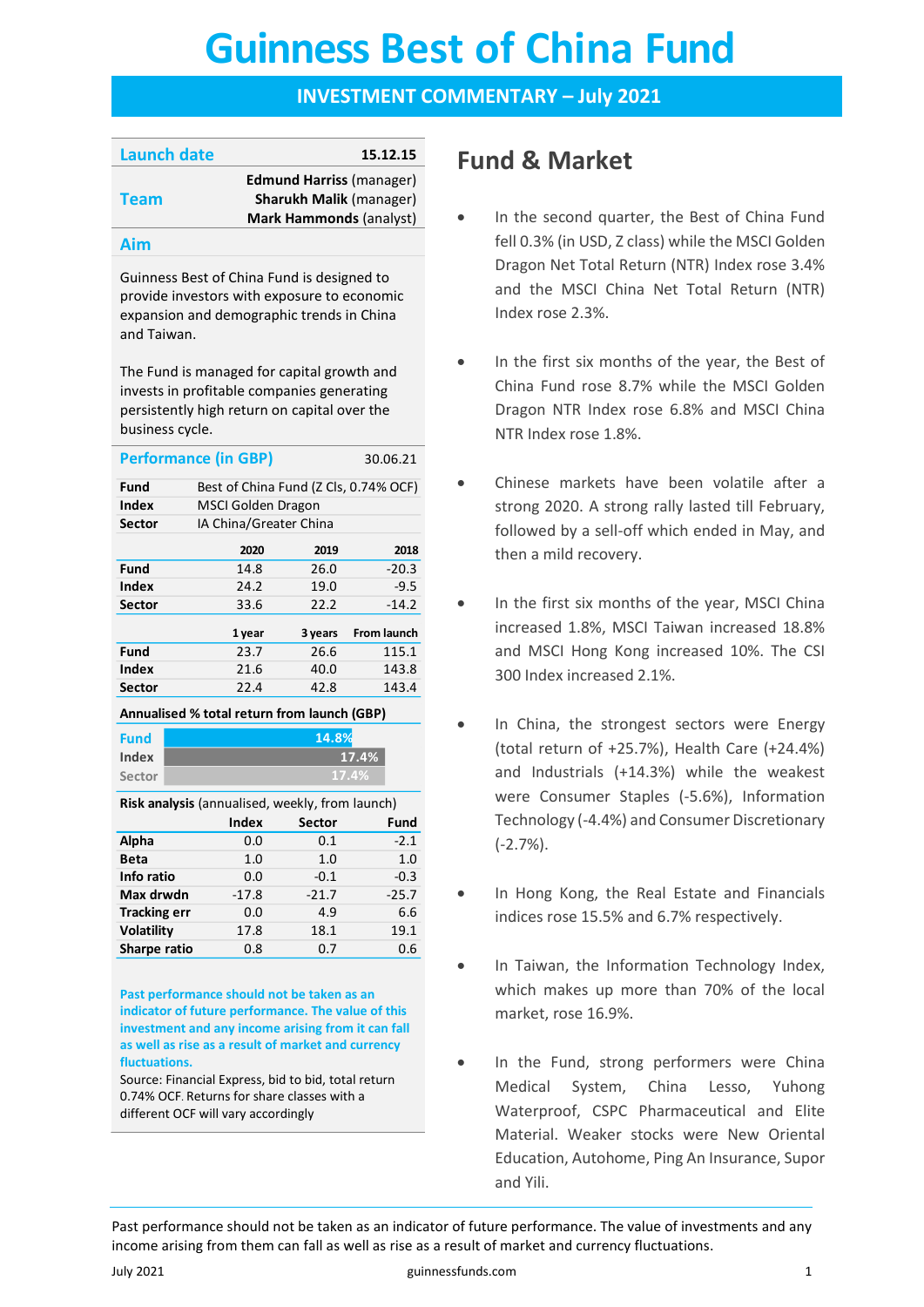# **Events in the Second Quarter**

- Producer prices were strong, with Producer Price Inflation (PPI) reaching a peak of 9.0% in May. Rising PPI reflected rising global commodity prices but the high rates have been boosted by a low base. As the low base rolls over, it is likely PPI should fall. On the other hand, headline Consumer Price Inflation (CPI) remained low at 1.3% in May and 1.1% in June. Weaker pork prices should continue to offset higher oil prices.
- The stock of total social financing (TSF), a broad measure of credit, grew 11.3% in June which was broadly unchanged compared to May. The PBOC announced a surprise cut in the required reserve ratio (RRR), aiming to again boost credit to SMEs. The PBOC said this cut in the RRR was also driven by underutilised government bond issuance, so the injection in funds should help plug this liquidity gap. We think it is too early to call this an easing of monetary policy as the RRR is only one tool the central bank has available. The use of other tools does not suggest a decisive shift to monetary easing.
- Retail sales in May grew 12.4% which was weaker than expected. The two-year annualised growth in retail sales was 4.5%, which is lower than GDP growth. This reflects that much of the government stimulus has been to boost production rather than consumption.
- There was an outbreak of COVID in Guangdong province, leading to delays in the busy Yantian port. This highlights that even though China has done well to contain COVID, the virus will remain a problem until most of the population is vaccinated. As of June  $30<sup>th</sup>$ , China had given enough doses to have vaccinated about half of its population.
- Census data revealed that China's working age population continued to fall over the past decade. Birth rates continue to fall, prompting the government to allow each family to have three children. But it was only in 2016 that the government allowed all families to have two children, which did not lead to a sustained increased in birth rates. The government will have to do more to incentivise families to have more children. This will include managing high housing costs in tier one and two cities, as well as improving the general quality of public schooling.
- The Renminbi continued to appreciate against the dollar, reaching USDCNY 6.37 at the end of May which was its strongest level since 2018. As a result, the PBOC increased the level of foreign currency deposits that banks must hold in their reserves, which should help slow down the pace of currency appreciation.

# **Investment Process**

The Fund is designed to give exposure to the seven structural growth themes we have identified in China:

- Rise of the Middle Class
- **Sustainability**
- Manufacturing Upgrades
- **Healthcare**
- Cloud Computing & Artificial Intelligence
- Next Gen Consumer
- Financial Services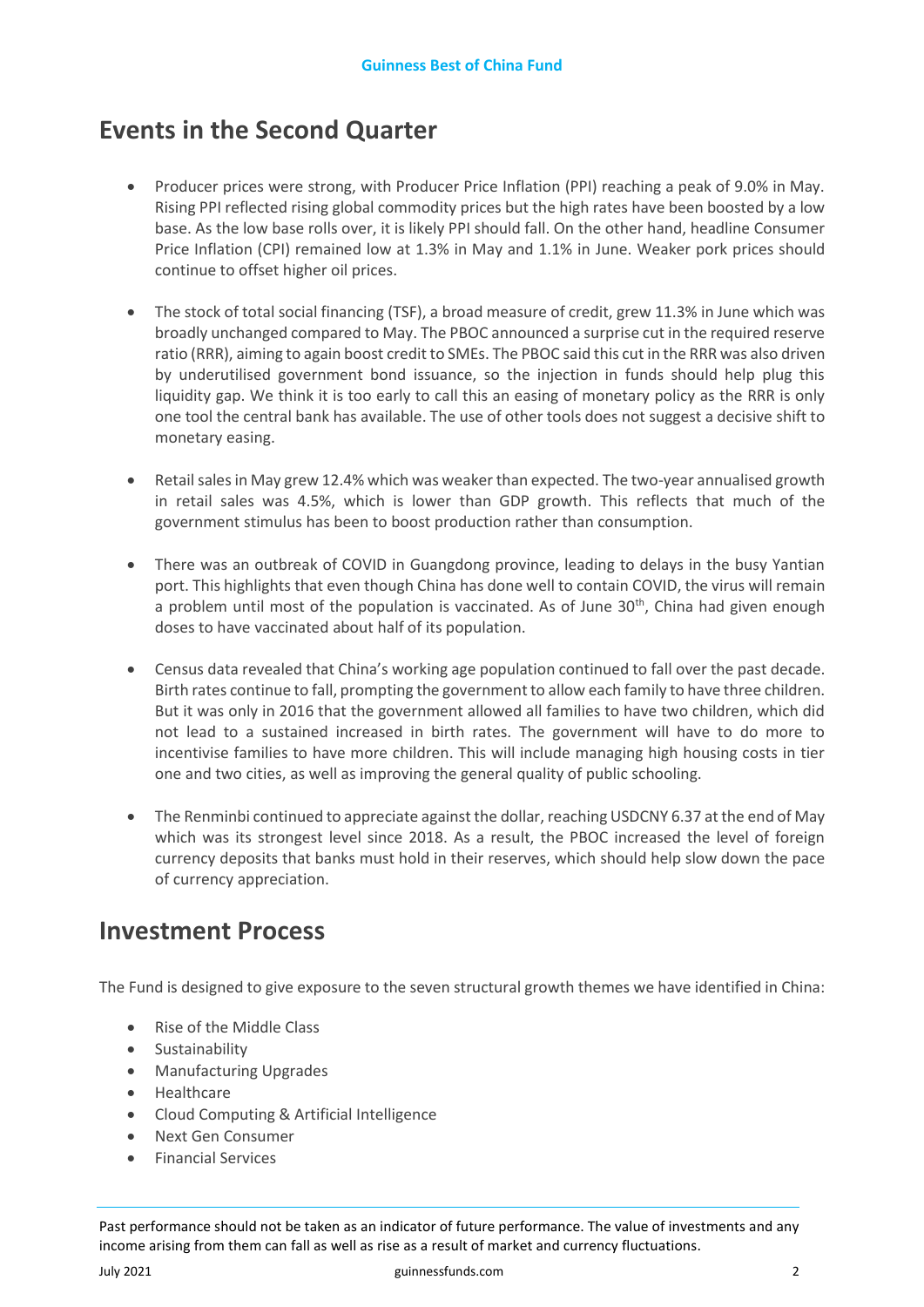Once we have identified companies which give exposure to these themes, we also apply a set of quantitative filters to identify quality, profitable companies with strong balance sheets. Quality is defined as a return on capital above the cost of capital while a strong balance sheet is defined as debt/equity less than 150%. These filters reduce the universe from an initial ~1,600 companies to ~800 companies, of which we pick 31 to form an equally weighted portfolio.

The chart below shows the universe's exposure to each theme, on an equally weighted basis. The largest exposures are to the Rise of the Middle Class, Manufacturing Upgrades and Healthcare.

Looking at the more conventional GICS sectors, the universe's largest exposures are to the Consumer Discretionary, Information Technology and Consumer Staples sectors. Compared to MSCI China, the largest overweights are in Consumer Staples and Information Technology, while the largest underweights are in Consumer Discretionary and Communication Services.



# Universe Allocation vs MSCI China

## Universe over/underweights

**Source: Guinness Asset Management, data as of 30/06/2021.** 

We are interested in businesses which have a good structural growth theme to take advantage of, and can translate this opportunity into earnings and cashflow growth. When looking at a company, we break down the financial statements to understand the evolution of the various types of cashflow. We are looking for businesses that can convert their gross cashflow into operating cashflow (which takes into account working capital). Then we look at the uses of cash and the potential returns on these investments – we are looking for businesses that are making good capital allocation decisions. Another important part of the process is to make sure we are comfortable with the accounting decisions the company has made,

Past performance should not be taken as an indicator of future performance. The value of investments and any income arising from them can fall as well as rise as a result of market and currency fluctuations.

#### July 2021 guinnessfunds.com 3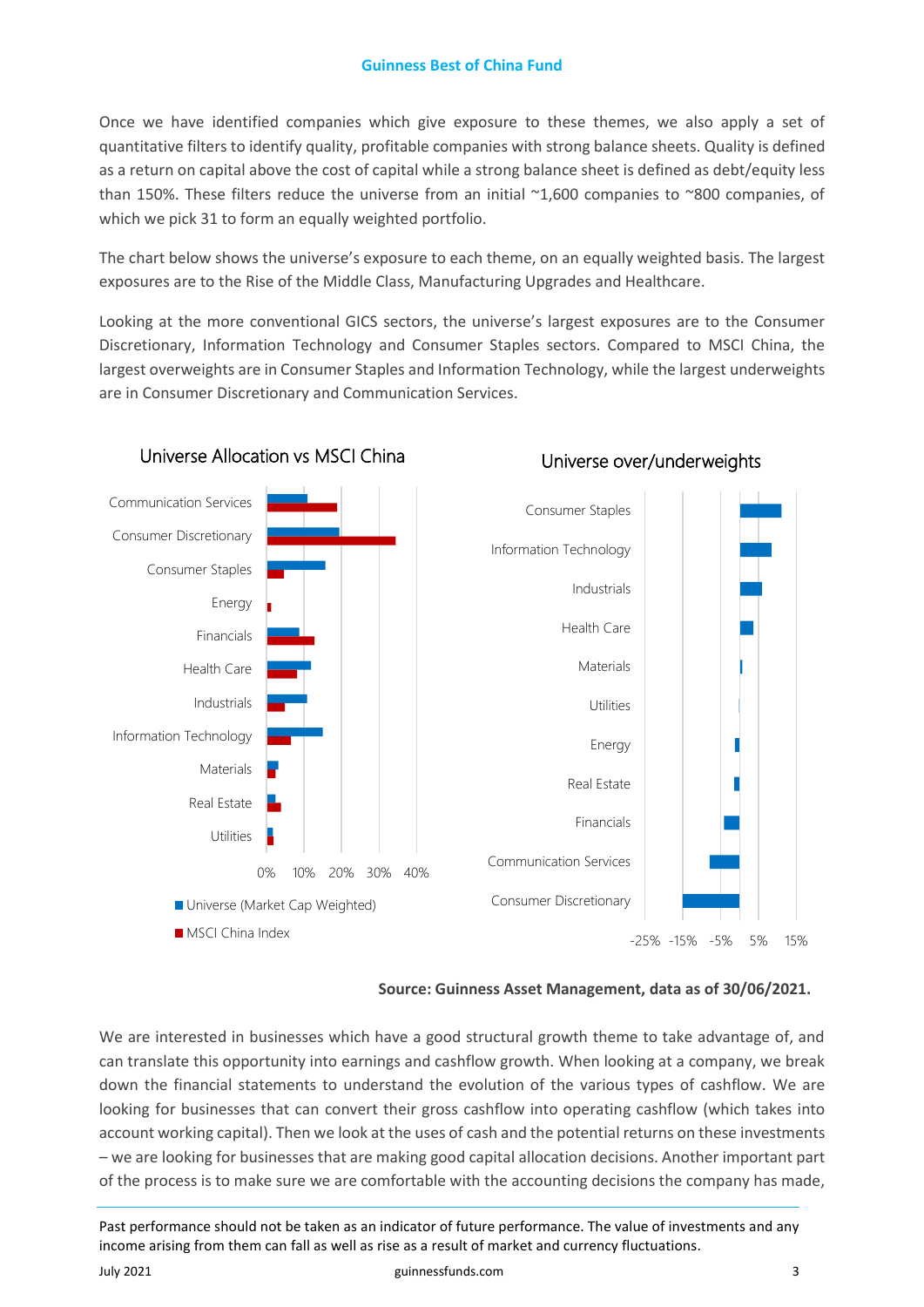and that we trust the information shown to us. The next stage is to look into the history of management, and to judge ultimately whether we trust them to run the company well. An ESG review is then conducted to understand the key risks to the company and what management is doing to address them. The final stage is to consider valuations, where ultimately we are looking for companies that can grow earnings by enough to offset a potential valuation derating. Alternatively, we are looking for companies that can grow earnings by enough to offset a moderate increase in discount rates.

This process results in a final portfolio with the following characteristics: compared to MSCI China, the Fund is invested in higher return on capital companies. The Fund's overall net debt/equity figure is negative, meaning in aggregate, the companies in the fund have enough cash to pay off their debt. The portfolio has over the past five years grown sales and earnings by 11% a year. This is better than MSCI China, where there has been very little sales growth and no earnings growth over the same period. The market is expecting the Fund and MSCI China to grow earnings at a similar pace in the next two years. The Fund, on a forward-looking price/earnings basis, is 6% cheaper than the market – despite being invested in higher return on capital companies which have historically grown earnings by much more than the market.

As the Fund is run on an equally weighted basis, it does not have the same stock concentration as MSCI China or other China funds. As there are 31 positions in the Fund, assuming a 1% cash position, each stock has a neutral weight of 3.2%. This limits the stock specific risk in the Fund. This is in contrast to MSCI China, where as of June 30th, Tencent had a weight of 13.4% and Alibaba a weight of 13.3%. These two stocks have done well over the past five years, but given the government's rising attention to large tech stocks, we think it is risky to have so much exposure to two stocks. The Fund's equally weighted process means it is genuinely different to MSCI China, with an active share of 85%.





By theme, the Fund's largest exposure is to the Rise of the Middle Class, followed by the Next Gen Consumer and Sustainability. Important subthemes include Pharmaceuticals, Home Improvements, E-Commerce and Urbanisation.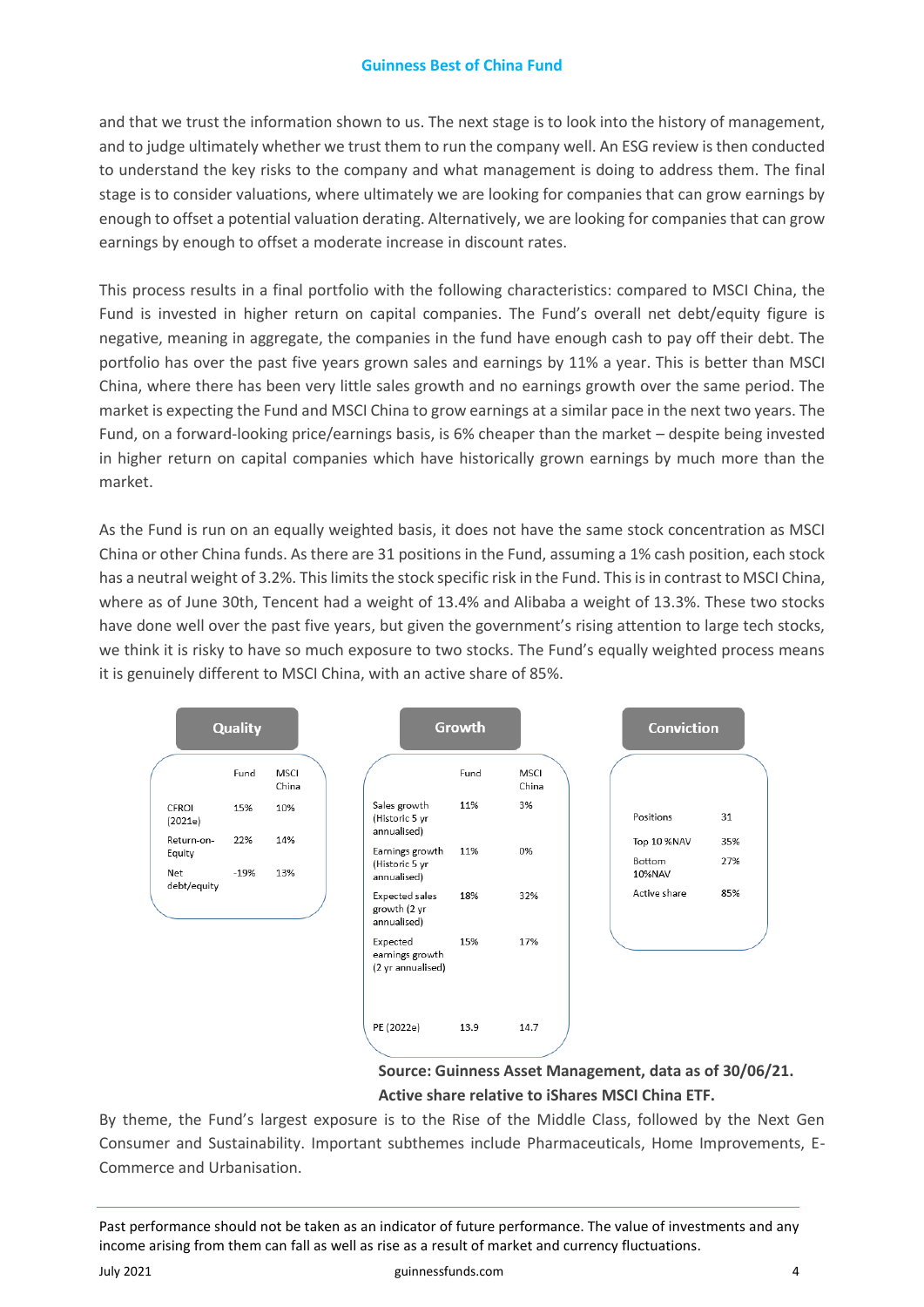

**Source: Guinness Asset Management, data as of 30/06/2021.** 

# **Portfolio Performance**

In the first half of the year, the top and bottom five contributors to relative performance are shown below, with the actual contribution shown in brackets:

| <b>Top 5 Contributors</b>        | <b>Top 5 Detractors</b>           |
|----------------------------------|-----------------------------------|
| China Medical System (+3.4%)     | New Oriental Education (-1.5%)    |
| China Lesso (+1.7%)              | Autohome (-1.0%)                  |
| Yuhong (+1.4%)                   | Wuxi Biologics (not held) (-0.6%) |
| CSPC Pharmaceutical (+1.2%)      | Supor (-0.5%)                     |
| Novatek Microelectronics (+1.2%) | Li Ning (not held) (-0.4%)        |

**Source: Guinness Asset Management, data as of 30/06/2021. Attribution relative to the iShares MSCI China ETF.**

Chinese markets have been volatile this year after a strong 2020. They initially had a strong start, rallying by 19.5% to the peak in February (17/02/21). In this rally, the Fund outperformed MSCI China by 2.6%. Contributors to outperformance included China Medical System, Oriental Yuhong, Novatek Microelectronics and Suofeiya.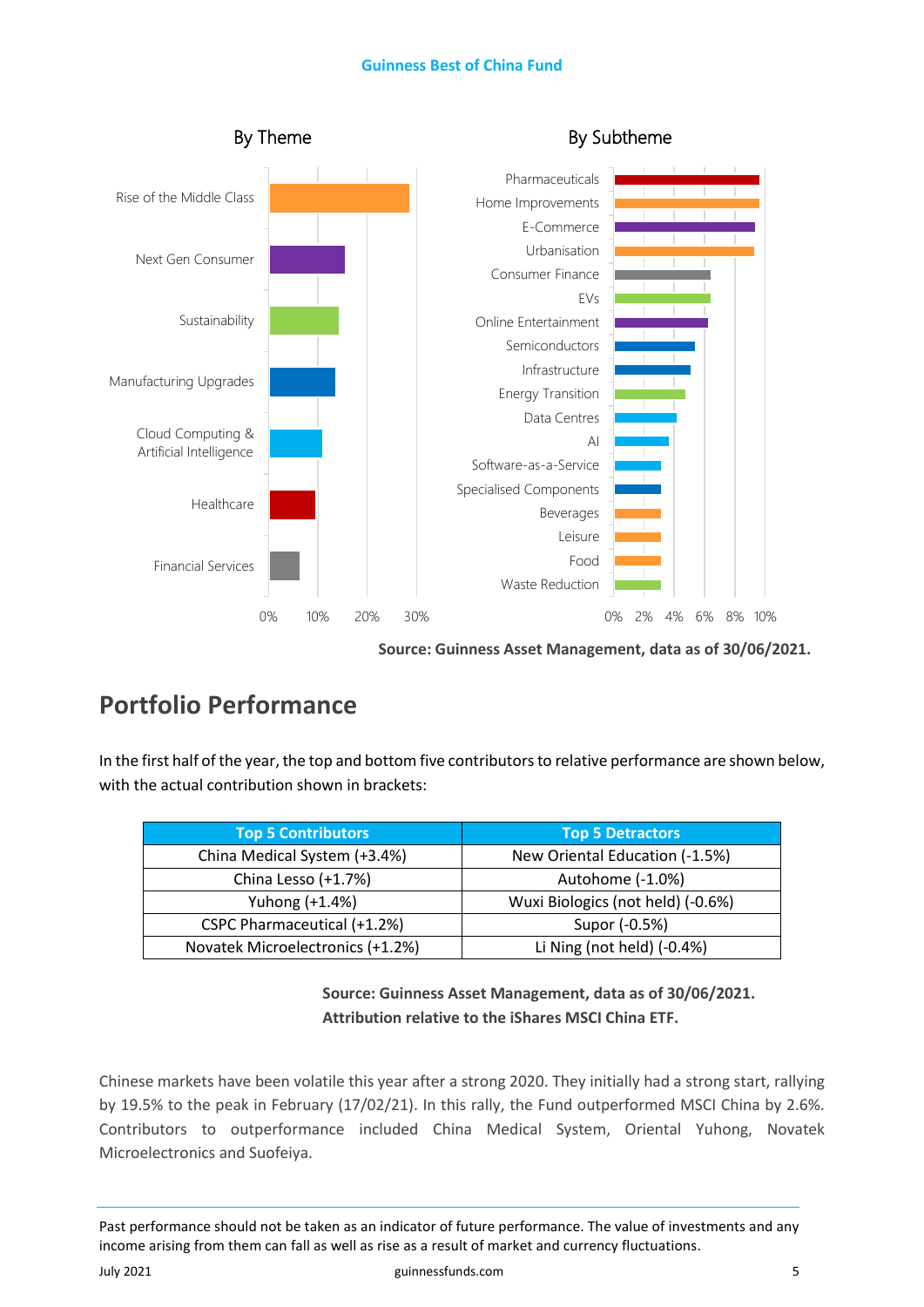

# China's Return During the Initial Rally

Global markets then sold off, primarily over concerns on rising inflation in the US and so the potential for higher interest rates. Lower monetary stimulus by the PBOC also added to concerns in Chinese markets. The Fund outperformed MSCI China by 5.4% in the sell-off. As the Fund is run on an equally weighted basis, its underweight position in large growth stocks contributed to outperformance. The Fund holds, but is underweight in, Tencent and Alibaba. Meanwhile, not holding Meituan, and to a lesser extent, Pinduoduo and Nio, were also notable contributors to outperformance. Fund holdings CSPC Pharmaceutical, China Medical System and China Lesso also helped the Fund.

As the Fund invests in companies with exposure to the structural growth themes we have identified, we also find it interesting to compare the Fund against the growth index. In the rally at the beginning of the year, the Fund lagged the growth index by only 1.6%. In the subsequent sell-off, the Fund outperformed the growth index by 11.4%. Our focus on valuations means that when markets sell off due to fears over rising interest rates, we expect the Fund to fall by much less than the Growth index where there are many expensive stocks.



China's Return During the Sell-off

**Source: Guinness Asset Management, Bloomberg. Returns from 17/02/21 to 13/05/21.** 

During the rebound which started in the middle of May, the Fund kept pace for the majority of the period, but gave back some relative performance towards the end of June. Contributors to underperformance included Meituan and Nio, which were sources of outperformance in the preceding sell-off. The Fund does

Past performance should not be taken as an indicator of future performance. The value of investments and any income arising from them can fall as well as rise as a result of market and currency fluctuations.

July 2021 guinnessfunds.com 6

**Source: Guinness Asset Management, Bloomberg. Returns from 31/12/21 to 17/02/21.**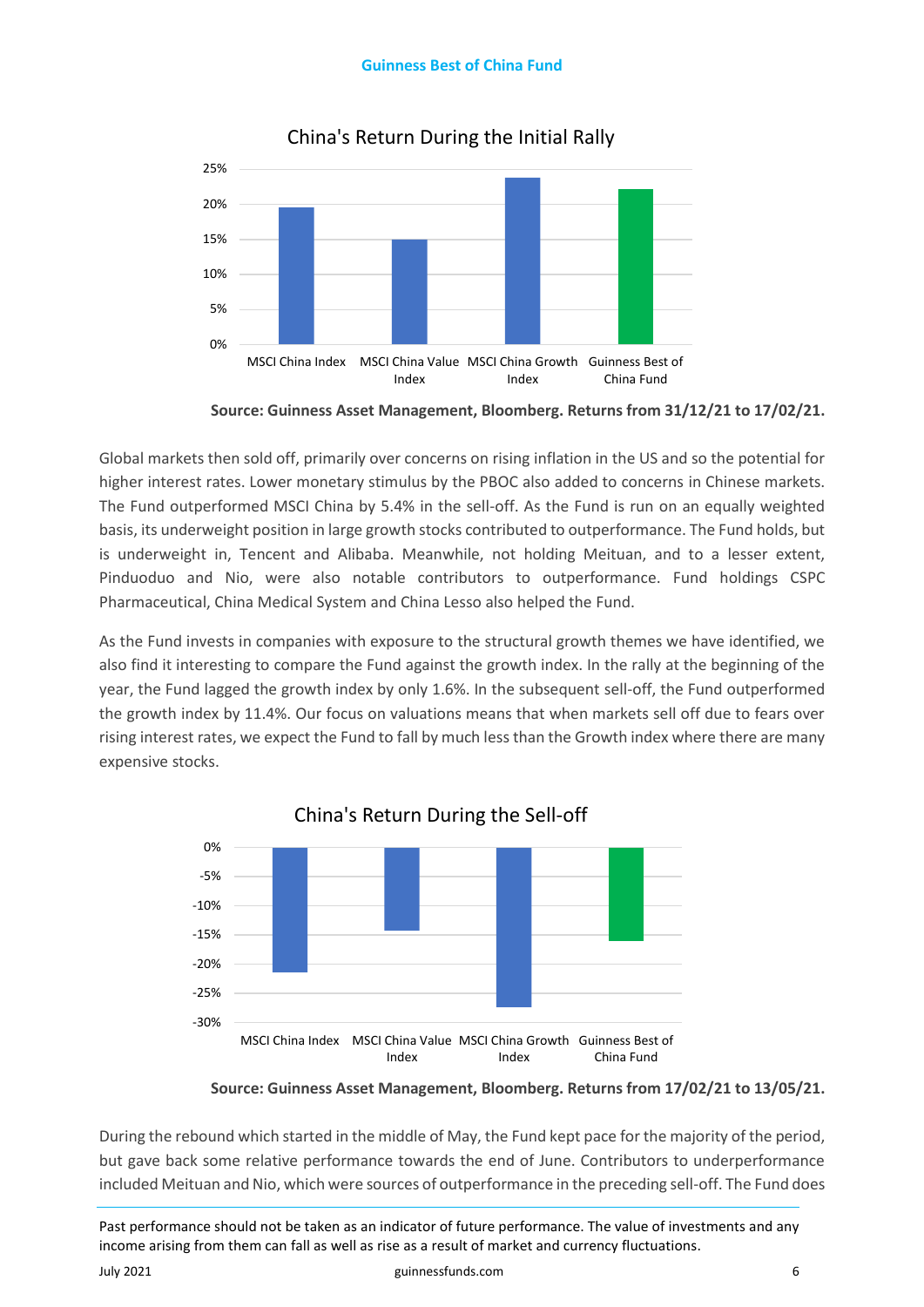not hold Meituan because it has yet to generate a return on capital much higher than the cost of capital, while Nio has yet to achieve even a positive return on capital. The underweight position in Alibaba was another reason why the Fund lagged the market. Fund holding New Oriental was particularly weak due to incoming regulations covering the education sector, while Autohome and Supor were also weak.



Fund Return vs MSCI China

**Source: Guinness Asset Management, Bloomberg. Returns from 13/05/21 to 30/06/21.**



China's Return During the Rebound

**Source: Guinness Asset Management, Bloomberg. Returns from 13/05/21 to 30/06/21.**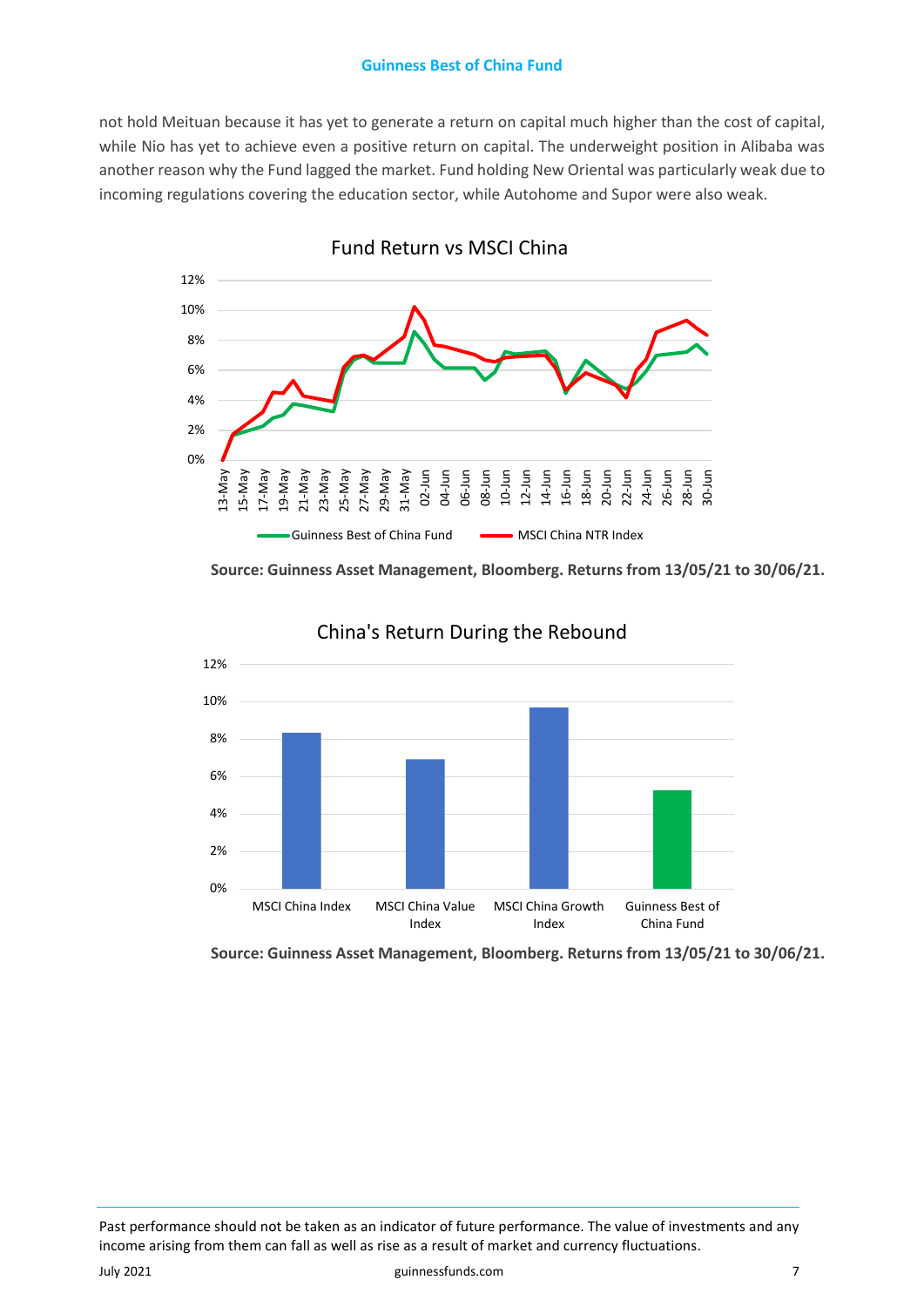

# China's Return Year-to-Date

### **Source: Guinness Asset Management, Bloomberg. Returns from 31/12/20 to 30/06/21.**

Consequently, year-to-date, the Fund is well ahead of the MSCI China and MSCI China Growth indices, as well as the MSCI China Value index.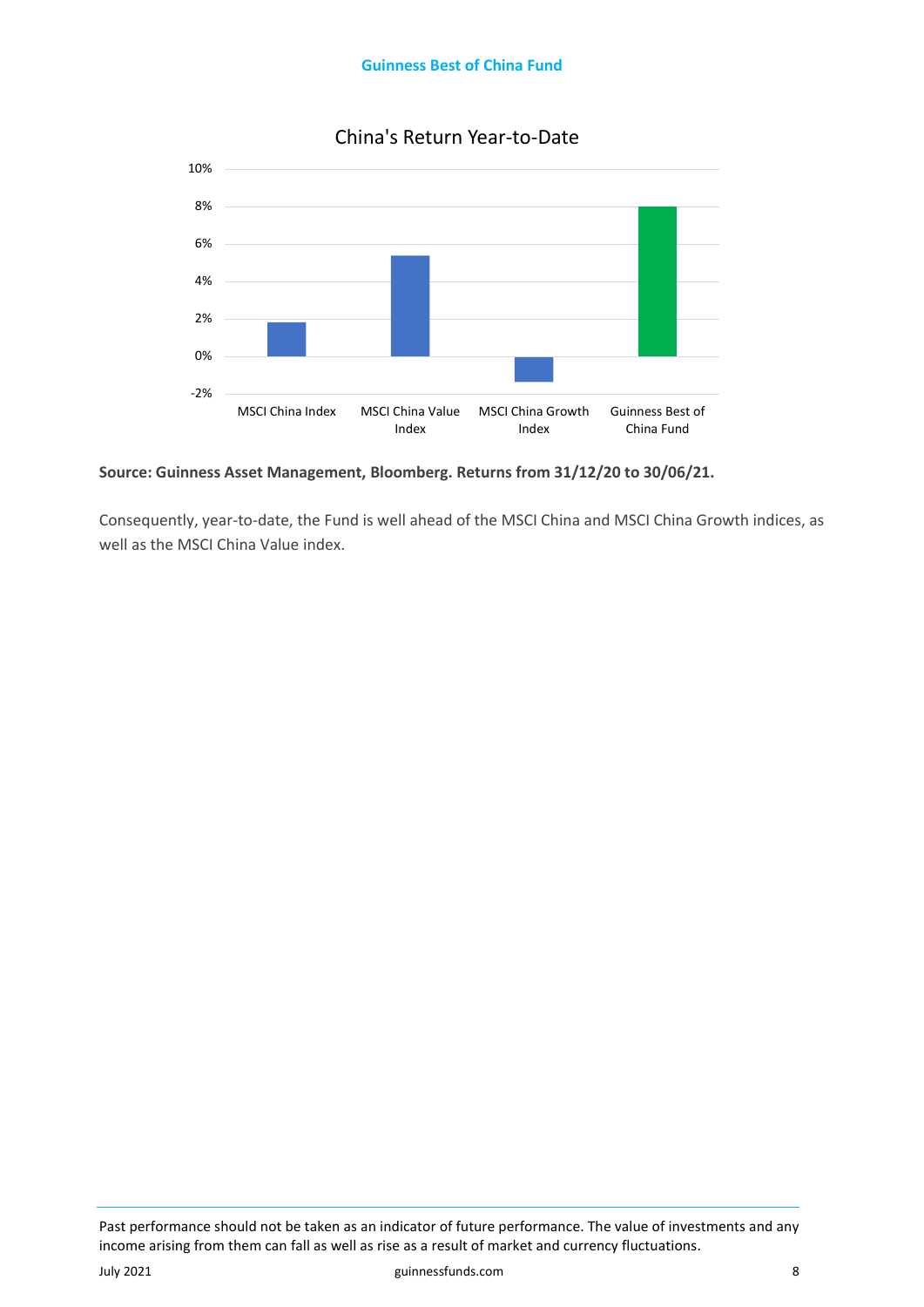# **Stock Performance**



# **Individual stock performance (total return USD, 31/12/20 - 30/06/21)**

**Source: Guinness Asset Management, Bloomberg. \* sell, \*\* buy**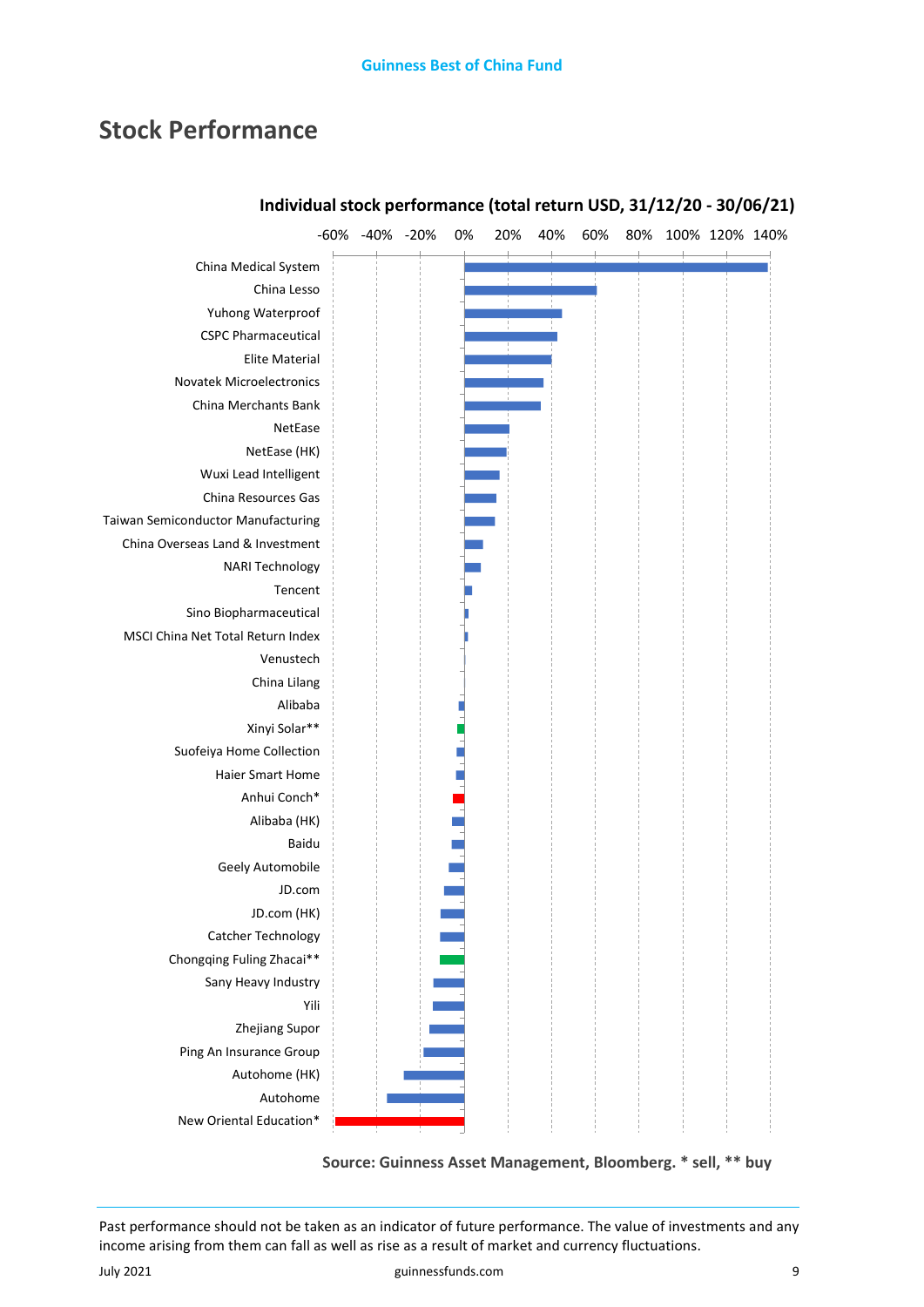**China Medical System** was by far the strongest stock in the portfolio, rising 139%. The company was historically a contract sales organisation that sold drugs on behalf of foreign companies in China. Its focus was on generics, an area in which the government has initiated significant price cuts to lower overall healthcare costs. As a business dealing exclusively in generics, CMS's share price sold off sharply in 2019 and was weak in 2020. We felt the share price during this period was implying the worst-case scenario so continued to add to the position as part of the Fund's rebalancing process. Over time, CMS has delivered. Price cuts for its generic products have been well below average. The business has signed deals to build its innovative pipeline, where pricing power is much higher compared to generics. In 2020, CMS delivered revenue growth of 14% and EPS growth of 30%.

**Lesso** is China's largest manufacturer of plastic pipes. It has benefited from positive earnings revisions and a valuation rerating. Lesso is expanding its plastic pipes business into the agricultural sector which is a sensible decision, as it is a natural extension of the existing business. Potential applications include irrigation systems and marine aquaculture. Lesso is also expanding its overseas business as it is building a new production base in Indonesia and is planning another for Cambodia.

**Yuhong** is a manufacturer of waterproofing materials. Like Lesso, it has also benefited from positive earnings revisions and a valuation rerating. Water leakages remain a significant problem in China and building standards should become stricter over time, entrenching Yuhong's strong position.

**CSPC Pharmaceutical** reported good first quarter results. The company's largest product, NBP which is used to treat strokes, faced significant price cuts to remain on the national reimbursement list. But volume growth has been rapid in the two months after the price cut and there is a chance that sales could be flat in the first year, which would be a good outcome. Looking at the rest of the business, there are signs that CSPC has the ability to find new growth drivers. It recently won approval to sell Amphotericin B, an antifungal generic drug, which could be a decent contributor to earnings in the future. CSPC also signed a deal with KeyMed Bioscience to sell CM310, which is used to treat respiratory illnesses like asthma. Overall, for a growing businesses, we think the valuation for the company is very undemanding.

**Elite Material** is a manufacturer of environmentally friendly laminates, which are ultimately used in printed circuit boards. We expect the company to be able to pass on rising copper prices onto its customers, which should preserve margins. The company is gradually gaining market share in the server market, which should help it diversify away from smartphones.

**New Oriental Education** was the weakest stock in the portfolio and was sold for reasons explained in the next section.

**Autohome** is China's largest online platform for car dealerships. The stock was very strong in the rally in the beginning of the year but has since been one of the weaker positions in the portfolio. New car sales growth slowed from 69% in the first quarter, to 12% in April and then turned negative in May. Management attribute this to delays in supply arising from the broader chip shortage. Whether looking at trailing or forward looking price/earnings ratios, the stock is trading at its lowest valuation since 2016. We think the valuation is too low for a growing, high return on capital business.

Other weaker stocks were **Ping An Insurance**, **Supor** and **Yili**. Earnings revisions for all three have broadly been flat this year and so they have suffered from valuation deratings. But overall, we do not think the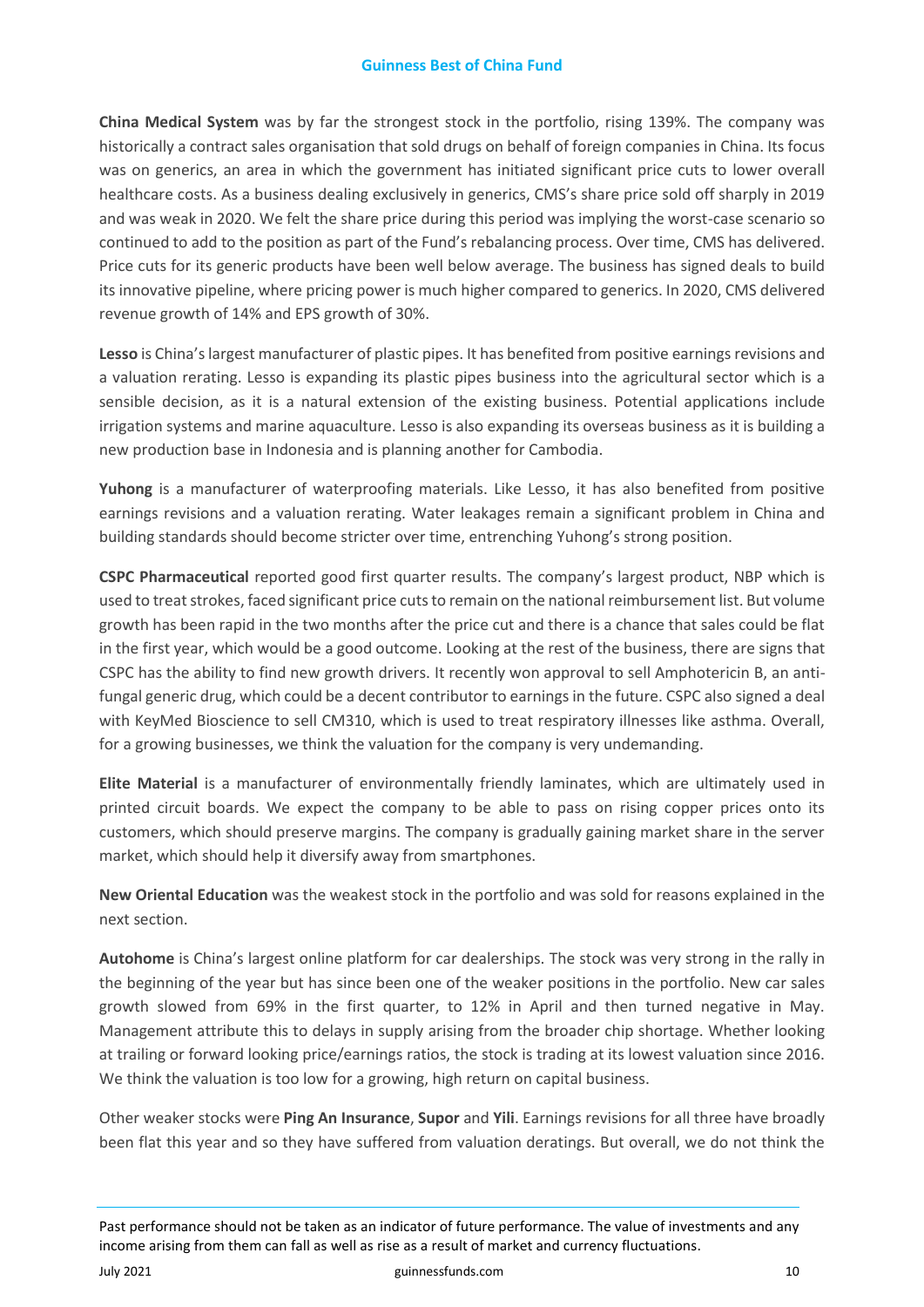investment case for any of the three has changed. All three managed to increase their asset base in 2020 while doing so at a high return on capital, which is value accretive.

# **Stock Switches**

**Anhui Conch Cement** was sold as it is difficult to argue, with confidence, that earnings will meaningfully increase in the medium term. The long-term growth driver for the cement industry is ultimately driven by real estate and infrastructure and at least in the case of infrastructure, there are better names available such as Yuhong which is held in the fund. Conch Cement is a consolidator but is ultimately a price taker in the cement industry, and so has limited pricing power.

**New Oriental Education** was sold after it became much likelier that the government would ban weekend and holiday tuition. These periods are significant revenue contributors, and we think that if the ban is to come into effect, there is only so much the company can do. In our view, a limited amount of classes can be shifted to weekdays but the government seems intent on reducing students' workload. Earnings growth over the next few years seemed unlikely and so the position was sold.

We bought **Xinyi Solar**, which is the world's largest manufacturer of solar glass and so through its economies of scale, benefits as the low-cost producer in the industry. However its competitive advantage is not solely a function of its scale. The quality of Xinyi's glass is high relative to its peers, so the company is well trusted by its clients. This is very important given the rising popularity of bifacial panels which need thinner and so more durable glass. Tighter emissions standards also raise the cost of production, as well as the barriers to entry, protecting incumbents such as Xinyi. We believe that the company can grow earnings by enough to offset mean reversion in the valuation multiple. Policymakers in all major regions around the world are aiming to significantly increase investment into renewable energy sources which should bode well for Xinyi.

We bought **Fuling Zhaca**i, a condiment company focused on the production of zhacai and paocai. Zhacai is made using mustard roots and is commonly eaten with rice and buns. Fuling Zhacai has a long history of manufacturing zhacai and has a market share of 36%. 28% of sales are from the South where the company is based, but there is a fairly even split between the other major regions of China. Fuling Zhacai has been able to pass on cost increases to its customers which is a strong indicator of its pricing power, allowing the company to earn a high return on capital over time.

# **Portfolio Position**

On a sector basis, the Fund's largest exposures are to Information Technology (IT), Consumer Discretionary and Communication Services. Relative to MSCI China, the Fund is significantly overweight in IT and significantly underweight in Consumer Discretionary. On the surface, the fund's IT weight is high but within this group of companies there are completely different businesses whose operations are unrelated. Based on the classifications below, we believe our IT holdings are well diversified.

- Cybersecurity Venustech, one of China's largest provider of cybersecurity services.
- EV equipment Lead Intelligent. Supplier of winding equipment used to build out EV plants.
- Solar Xinyi Solar. World's largest supplier of glass used in solar panels.
- Semiconductors TSMC (foundry) and Novatek (display and touch drivers).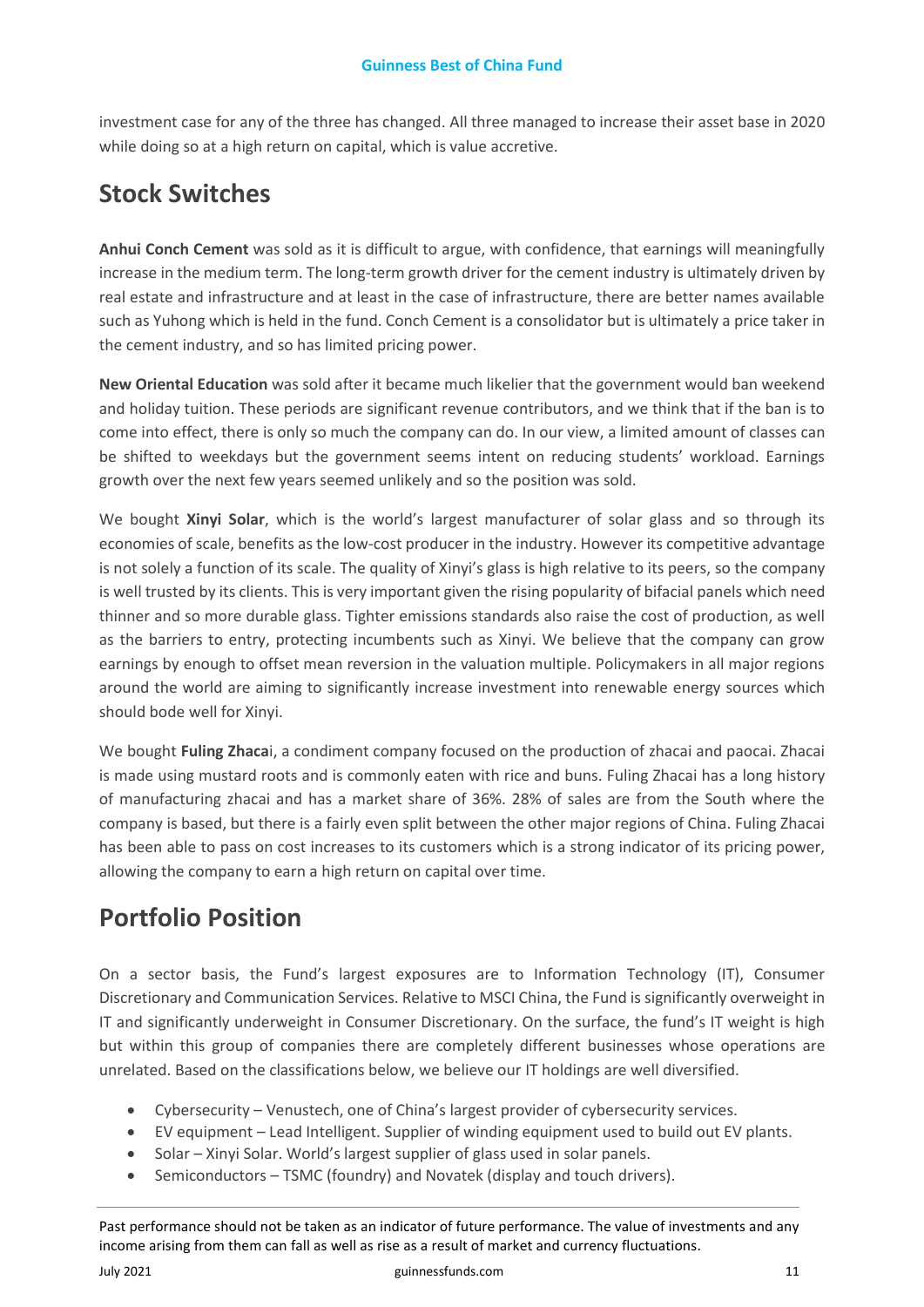• Of the two remaining names, Elite Material has exposure to smartphones and increasingly servers. Catcher Technology has exposure to consumer demand for laptops.



**Source: Guinness Asset Management, data as of 30/06/2021.** 

On a listing basis, the Fund has 28% exposure to the A share market and a small 13% allocation to Taiwan. We ultimately care about total shareholder return and though we look at performance relative to China, we are giving ourselves the option of allocating to Taiwan. There are times when the markets in Hong Kong and in the mainland can become very expensive, and having the option of holding Taiwanese names with exposure to the broader region is a useful option. To ensure that the Fund's performance reflects that of China, we are limiting the Fund's exposure to Taiwan to 20%. Furthermore, the Taiwanese companies in the Fund should derive at least 50% of their revenue from China or have at least 50% of their assets in China.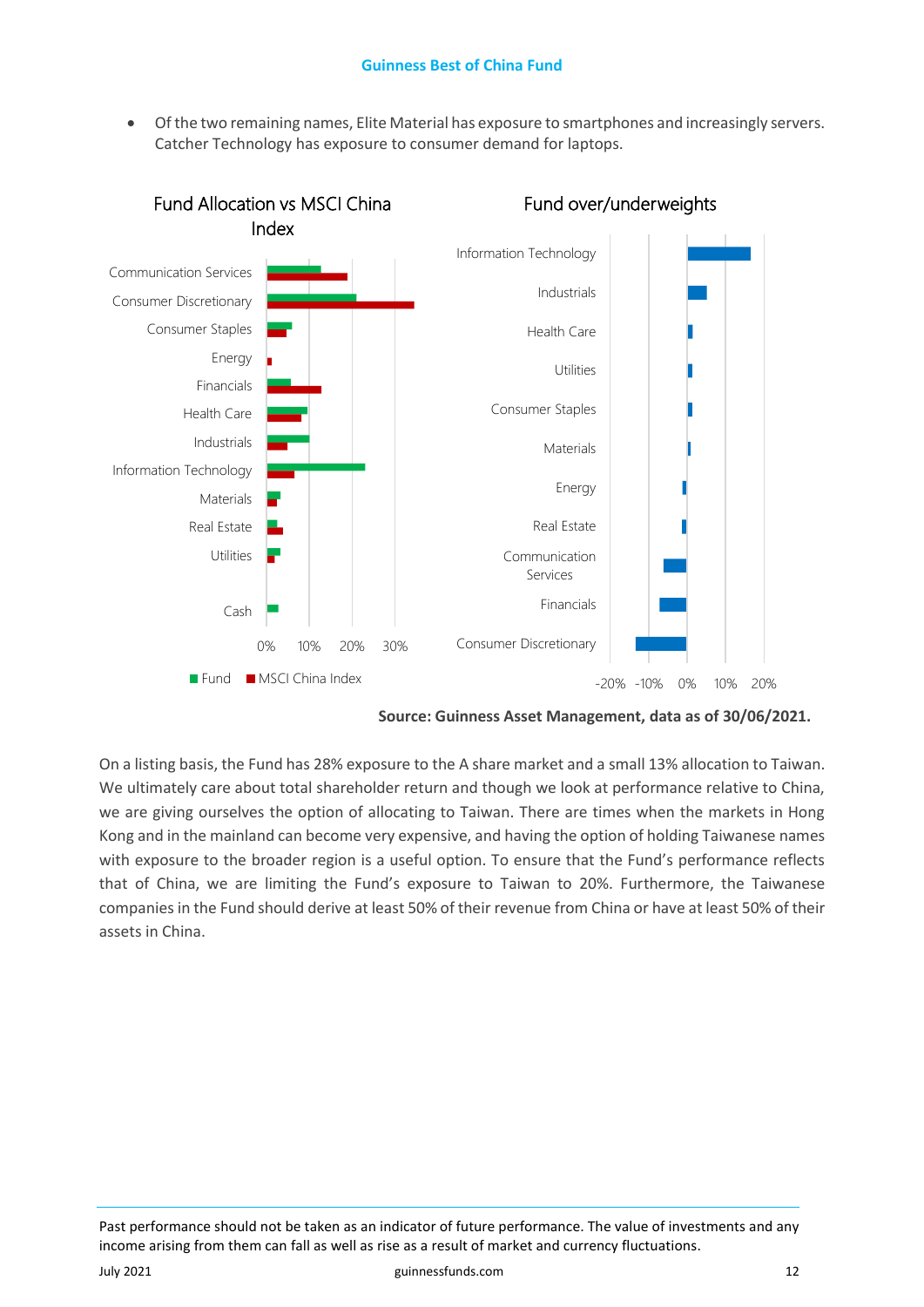

**Source: Guinness Asset Management, data as of 30/06/2021.** 

# **Summary view & outlook**

We believe the Fund's equally weighted approach should help limit stock specific risk. This is important given the government's increased attention towards online technology companies' operations. Earlier in the year, Alibaba was fined \$2.8bn for promoting "forced exclusivity", which meant vendors on its platform could not sell their goods on other platforms. More generally, the government has been tightening up antitrust measures, which is an important issue globally. In July, Didi, which acquired Uber's China operations, had its app removed from the various app stores days after it listed in the US. The justification from the government was that Didi did not have sufficient control over the personal information of its users. The government is likely concerned about potentially sensitive information flowing through to foreign entities, as Didi is listed in the US. We may be entering a phase where regulations mean the internet tech companies' growth rates significantly slow down.

We argue that the Fund has diversified exposure to the various, long-term structural growth themes present in China. The online technology stocks come under the theme Next Gen consumer, which only accounts for 16% of the Fund. This means 84% of the Fund has exposure to other themes, such as the Rise of the Middle Class, encapsulating Home Improvements, Urbanisation, Beverages, Leisure and Food. Another theme is Sustainability, encapsulating Electric Vehicles, Energy Transition and Waste Reduction. Unlike the benchmark, the Fund is not dominated by online technology companies.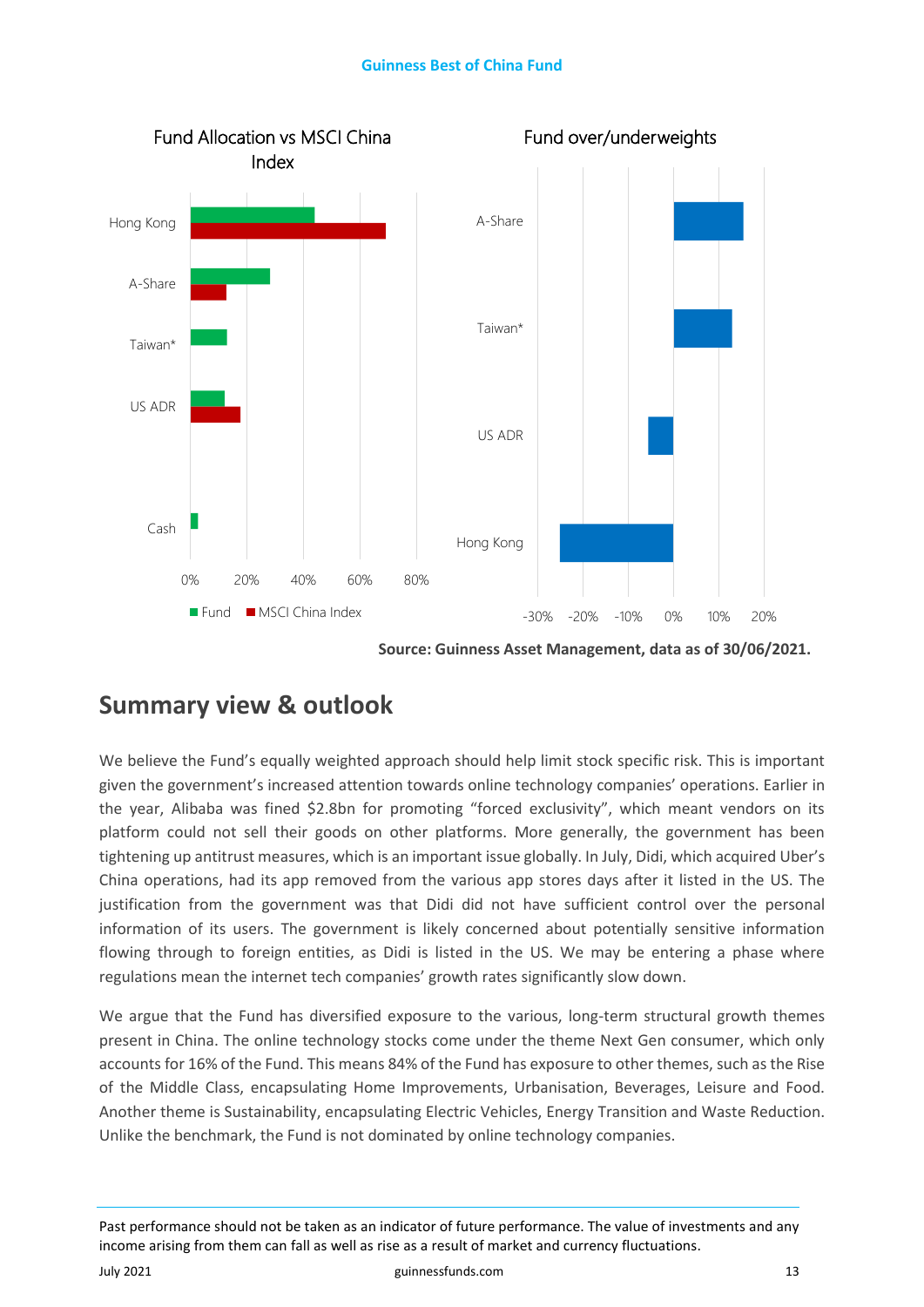In our view, China remains committed to developing and modernising its economy around consumption and key pillars of industry. Some of these pillars include robotics, electric vehicles, power equipment and medical devices. Even though technology businesses are being forced to adapt to new rules, we still expect them to play a significant role in helping China achieve its goals. The digital economy accounts for 40% of China's GDP according to economists from Goldman Sachs, while China Tech/Internet stocks also account for 40% of the region's market capitalisation. This highlights the important role these companies play.

In this evolving environment, our equally weighted approach to portfolio construction helps us deliver meaningful exposure to the online tech stocks but also helps us limit stock specific risk. This stock specific risk is clearly evident in the dominance of a small number of technology stocks in the benchmark index.

**Edmund Harriss** (portfolio manager) **Sharukh Malik, CFA** (portfolio manager)

### **Data sources**

Fund performance: *Financial Express, total return 0.74% OCF*

Index and stock data: *Bloomberg*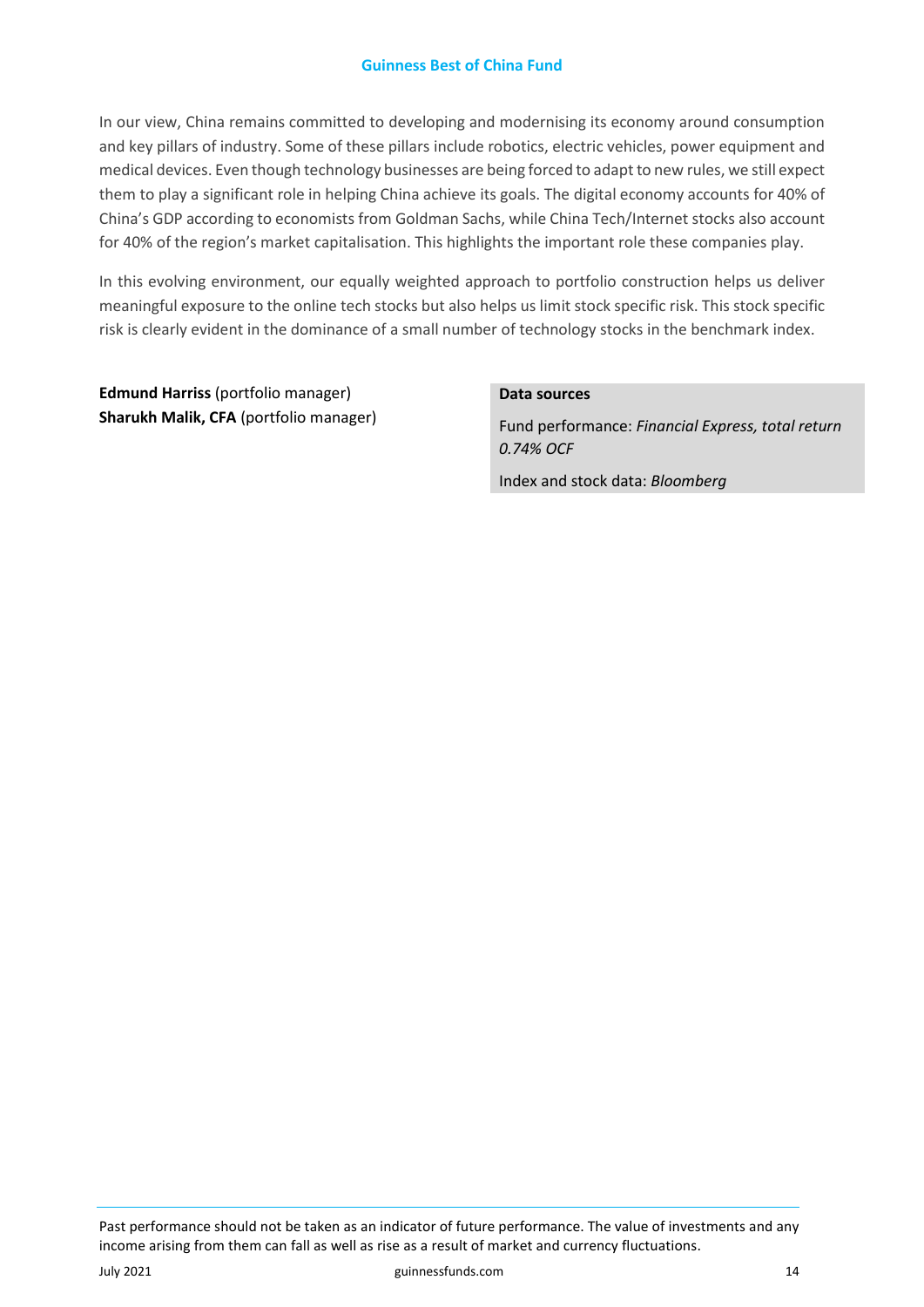| <b>PORTFOLIO</b>                |       |                            |              |           |                              | 30/06/2021 |  |
|---------------------------------|-------|----------------------------|--------------|-----------|------------------------------|------------|--|
| <b>Fund top 10 holdings</b>     |       | <b>Sector analysis</b>     |              |           | <b>Geographic allocation</b> |            |  |
| Xinyi Solar                     | 3.8%  | Information                |              | 23.0%     |                              |            |  |
| Elite Material                  | 3.7%  | Consumer                   | 21.0%        | China     |                              | 81.5%      |  |
| Wuxi Lead Intelligent Equi      | 3.6%  | Communication              | 12.7%        |           |                              |            |  |
| China Medical System            | 3.6%  | Industrials                | 10.1%        |           |                              |            |  |
| Geely Automobile Holding        | 3.6%  | <b>Health Care</b>         | 9.6%         | Taiwan    | 13.0%                        |            |  |
| Baidu                           | 3.5%  | Consumer Staples           | 6.0%         |           |                              |            |  |
| China Lesso Group               | 3.4%  | <b>Financials</b>          | 5.7%         |           |                              |            |  |
| Sany Heavy Industry             | 3.4%  | <b>Materials</b>           | 3.3%         | Hong Kong | 2.7%                         |            |  |
| Beijing Oriental Yuhong         | 3.3%  |                            |              |           |                              |            |  |
| <b>CSPC Pharmaceutical Grou</b> | 3.3%  | <b>Utilities</b>           | 3.2%         |           |                              |            |  |
| % of Fund in top 10             | 35.2% | <b>Real Estate</b><br>Cash | 2.5%<br>2.8% | Cash      | 2.8%                         |            |  |
| Total number of stocks          | 35    |                            |              |           |                              |            |  |

#### **PERFORMANCE**

| Annualised % total return from launch (GBP) |       |                |                |                |                |             |
|---------------------------------------------|-------|----------------|----------------|----------------|----------------|-------------|
| <b>Fund (Z Class, 0.74% OCF)</b>            |       |                |                | 14.8%          |                |             |
| <b>MSCI Golden Dragon Index</b>             |       |                |                |                | 17.4%          |             |
| IA China/Greater China sector average       |       |                |                |                | 17.4%          |             |
| Discrete years % total return (GBP)         |       | <b>Jun '21</b> | <b>Jun '20</b> | <b>Jun '19</b> | <b>Jun '18</b> | Jun '17     |
| Fund (Z Class, 0.74% OCF)                   |       | 23.7           | 8.0            | $-5.2$         | 10.9           | 41.0        |
| MSCI Golden Dragon Index                    |       | 21.6           | 13.2           | 1.7            | 12.6           | 34.4        |
| IA China/Greater China sector average       |       | 22.4           | 18.7           | $-1.7$         | 17.3           | 34.8        |
|                                             | 1     | Year-          | 1              | 3              | 5              | <b>From</b> |
| Cumulative % total return (GBP)             | month | to-date        | vear           | vears          | vears          | launch      |

| Cumulative % total return (GBP)       | month | to-date | vear | vears | vears | launch |
|---------------------------------------|-------|---------|------|-------|-------|--------|
| <b>Fund (Z Class, 0.74% OCF)</b>      | 0.6   | 6.9     | 23.7 | 26.6  | 97.8  | 115.1  |
| MSCI Golden Dragon Index              | 2.9   | 5.4     | 21.6 | 40.0  | 111.9 | 143.8  |
| IA China/Greater China sector average | 2.4   | 3.5     | 22.4 | 42.8  | 125.8 | 143.4  |
|                                       |       |         |      |       |       |        |

| <b>RISK ANALYSIS</b>                                |          |          | 30/06/2021 |  |
|-----------------------------------------------------|----------|----------|------------|--|
| Annualised, weekly, from launch on 15.12.15, in GBP | Index    | Sector   | Fund       |  |
| Alpha                                               | 0.00     | 0.11     | $-2.11$    |  |
| Beta                                                | 1.00     | 0.98     | 1.01       |  |
| Information ratio                                   | 0.00     | $-0.06$  | $-0.33$    |  |
| Maximum drawdown                                    | $-17.78$ | $-21.67$ | $-25.74$   |  |
| R squared                                           | 1.00     | 0.93     | 0.88       |  |
| Sharpe ratio                                        | 0.76     | 0.73     | 0.57       |  |
| Tracking error                                      | 0.00     | 4.88     | 6.56       |  |
| Volatility                                          | 17.79    | 18.09    | 19.12      |  |

**Past performance should not be taken as an indicator of future performance. The value of this investment and any income arising from it can fall as well as rise as a result of market and currency fluctuations. Returns for share classes with a different OCF will vary accordingly.** 

Source: Financial Express, bid to bid, total return (0.74% OCF). Fund launch date: 15.12.2015.

Past performance should not be taken as an indicator of future performance. The value of investments and any income arising from them can fall as well as rise as a result of market and currency fluctuations.

**30/06/2021**